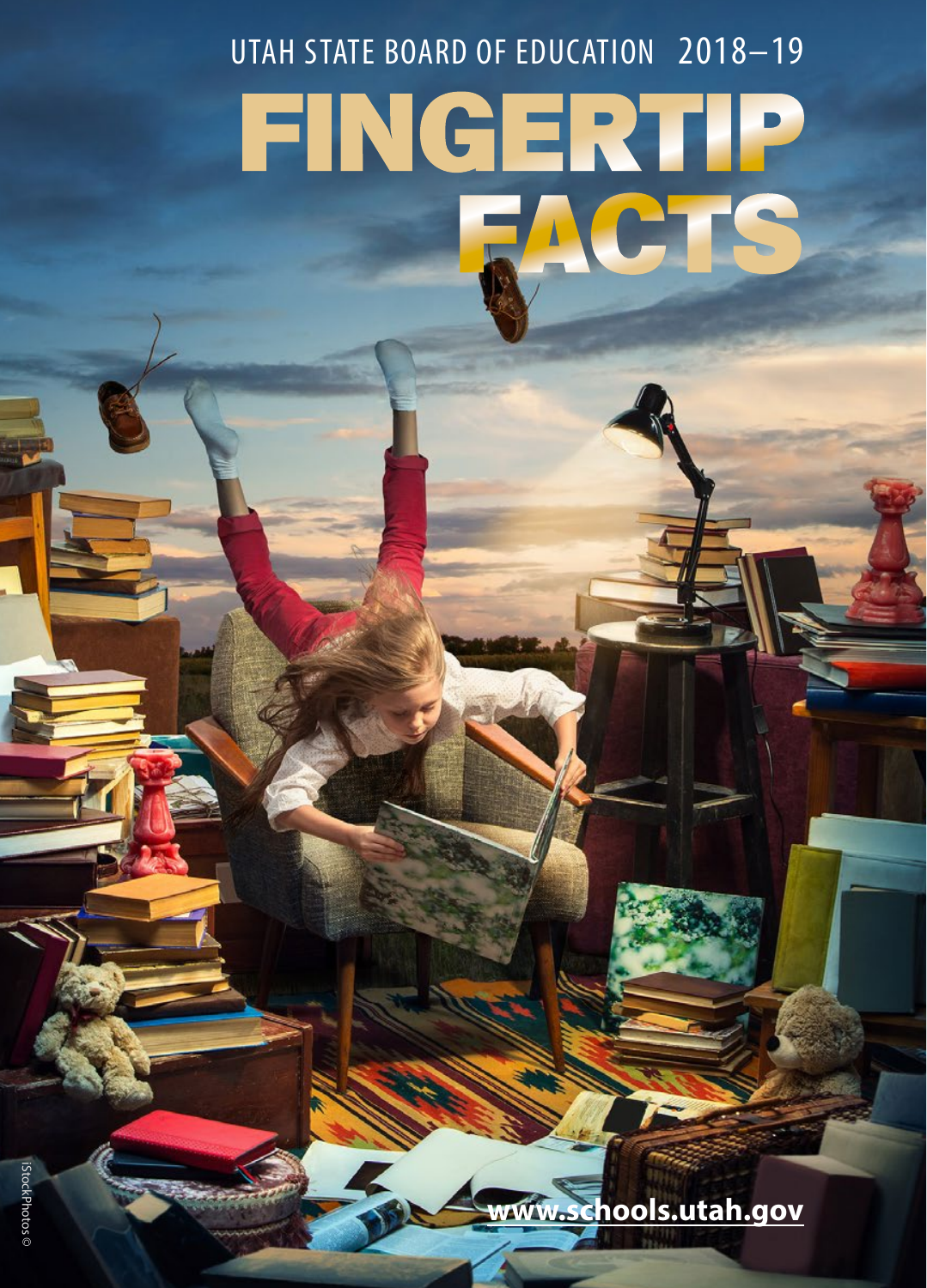# **SAGE TESTING, 2017–18**

|                                   | <b>LANGUAGE</b><br>ARTS | <b>MATH</b>               | <b>SCIENCE</b> |                           |
|-----------------------------------|-------------------------|---------------------------|----------------|---------------------------|
| Demographic                       |                         | <b>Percent Proficient</b> |                |                           |
| Total                             | 44.9                    | 46.1                      | 48.5           |                           |
| Female                            | 49.7                    | 45.4                      | 47.1           |                           |
| Male                              | 40.3                    | 46.8                      | 49.8           |                           |
| African American                  | 22.8                    | 18.8                      | 21.7           |                           |
| American Indian                   | 20.0                    | 19.8                      | 21.8           |                           |
| Asian                             | 49.8                    | 54.4                      | 51.9           |                           |
| Caucasian                         | 50.7                    | 52.4                      | 55.1           |                           |
| <b>Hispanic</b>                   | 24.4                    | 23.7                      | 25.2           |                           |
| <b>Multiple Races</b>             | 47.8                    | 47.2                      | 49.5           |                           |
| Pacific Islander                  | 25.3                    | 26.3                      | 22.8           | Source: USBE Data Gateway |
| Econ. Disadvantaged               | 29.5                    | 30.2                      | 32.6           |                           |
| Limited English Proficiency       | 14.5                    | 17.3                      | 15.0           |                           |
| <b>Students with Disabilities</b> | 13.6                    | 16.6                      | 18.0           |                           |
| Mobile                            | 28.1                    | 28.2                      | 30.4           |                           |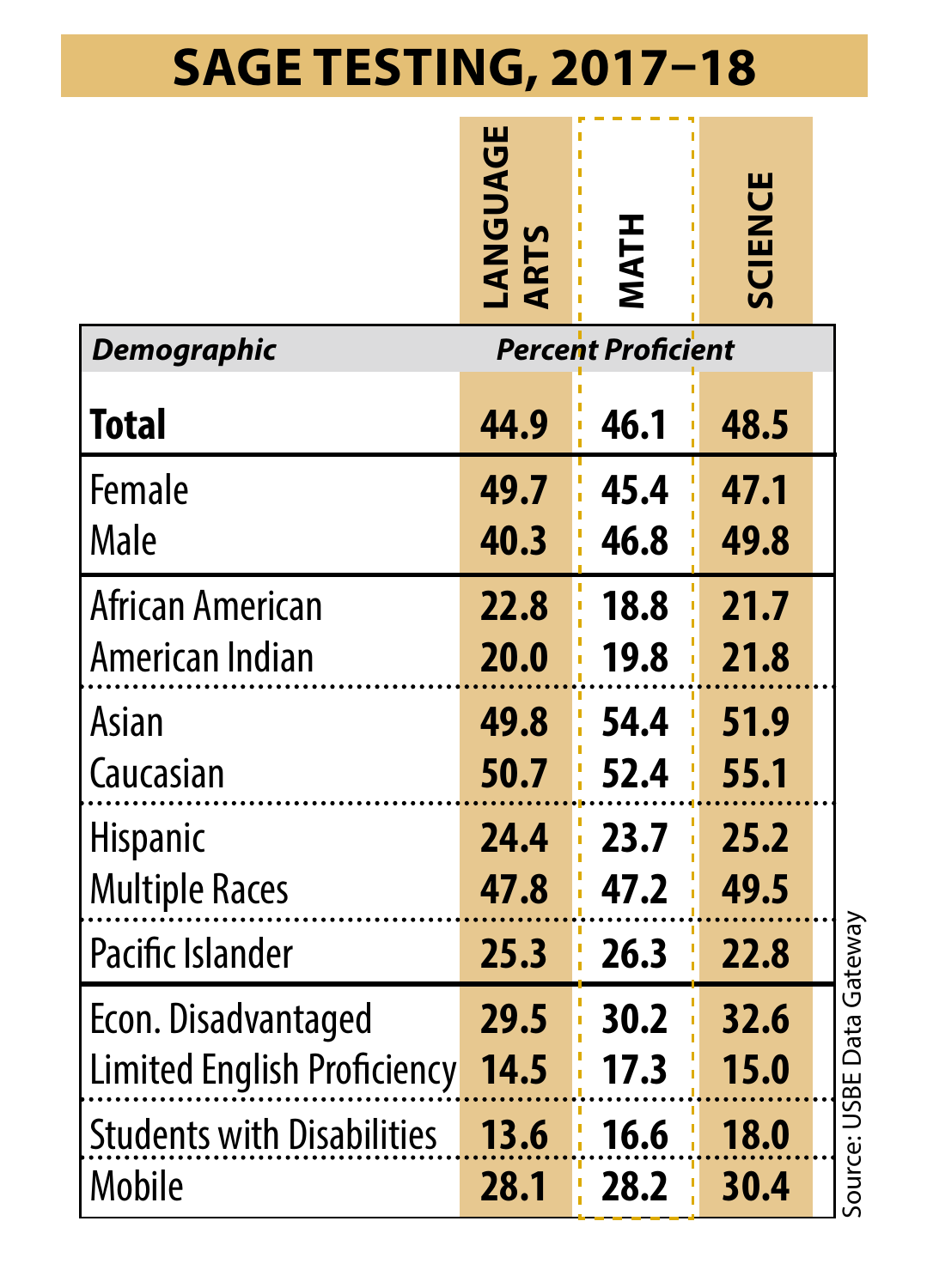# **2018 UTAH ACT SCORES**

| Year | <b>Composite</b> | English | <b>Math</b> | Reading | Science |  |
|------|------------------|---------|-------------|---------|---------|--|
| 2014 | 20.7             | 19.9    | 20.2        | 21.2    | 20.8    |  |
| 2015 | 20.2             | 19.3    | 19.7        | 20.8    | 20.3    |  |
| 2016 | 20.2             | 19.4    | 19.6        | 20.8    | 20.3    |  |
| 2017 | 20.2             | 19.4    | 19.8        | 20.7    | 20.6    |  |
| 2018 | 20.3             | 19.7    | 19.8        | 20.8    | 20.5    |  |

#### **CTE CAREER PATHWAYS**



**55.5%** of students concentrated<br>in a CTE Career Pathway. A a CTE Career Pathway. A **CONCENTRATOR** is a student who has completed 1.5 credits in a single CTE program of study.



18.4% of students completed a CTE Career Pathway. A **COMPLETER** is a student who has completed 3.0 credits in a single CTE program of study.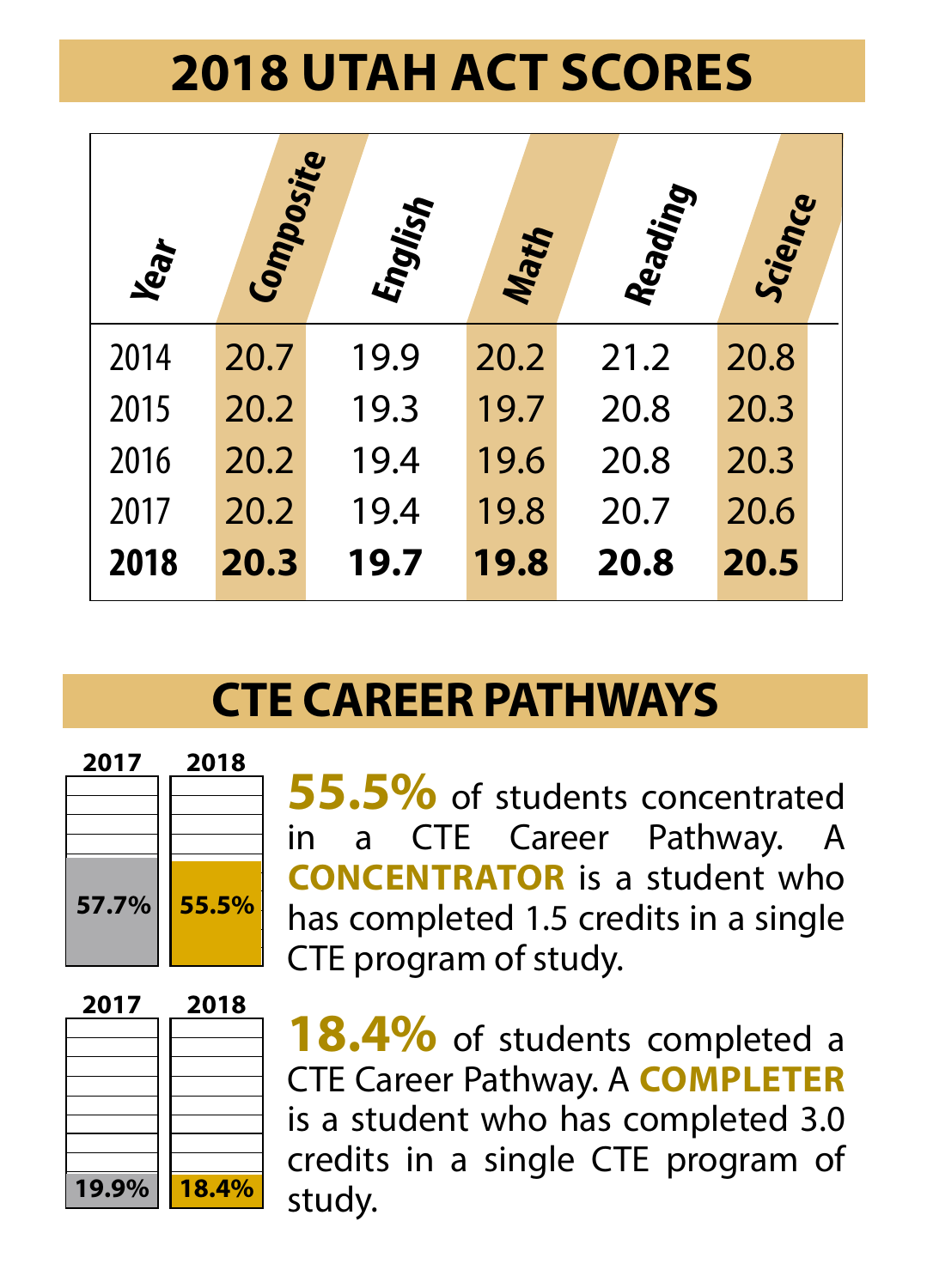## **2018 PUBLIC EDUCATION GENERAL FUND**

# *Funding by Source*



# *Expenditures by Function*



#### **Total Expenditures = \$4,685,422,001**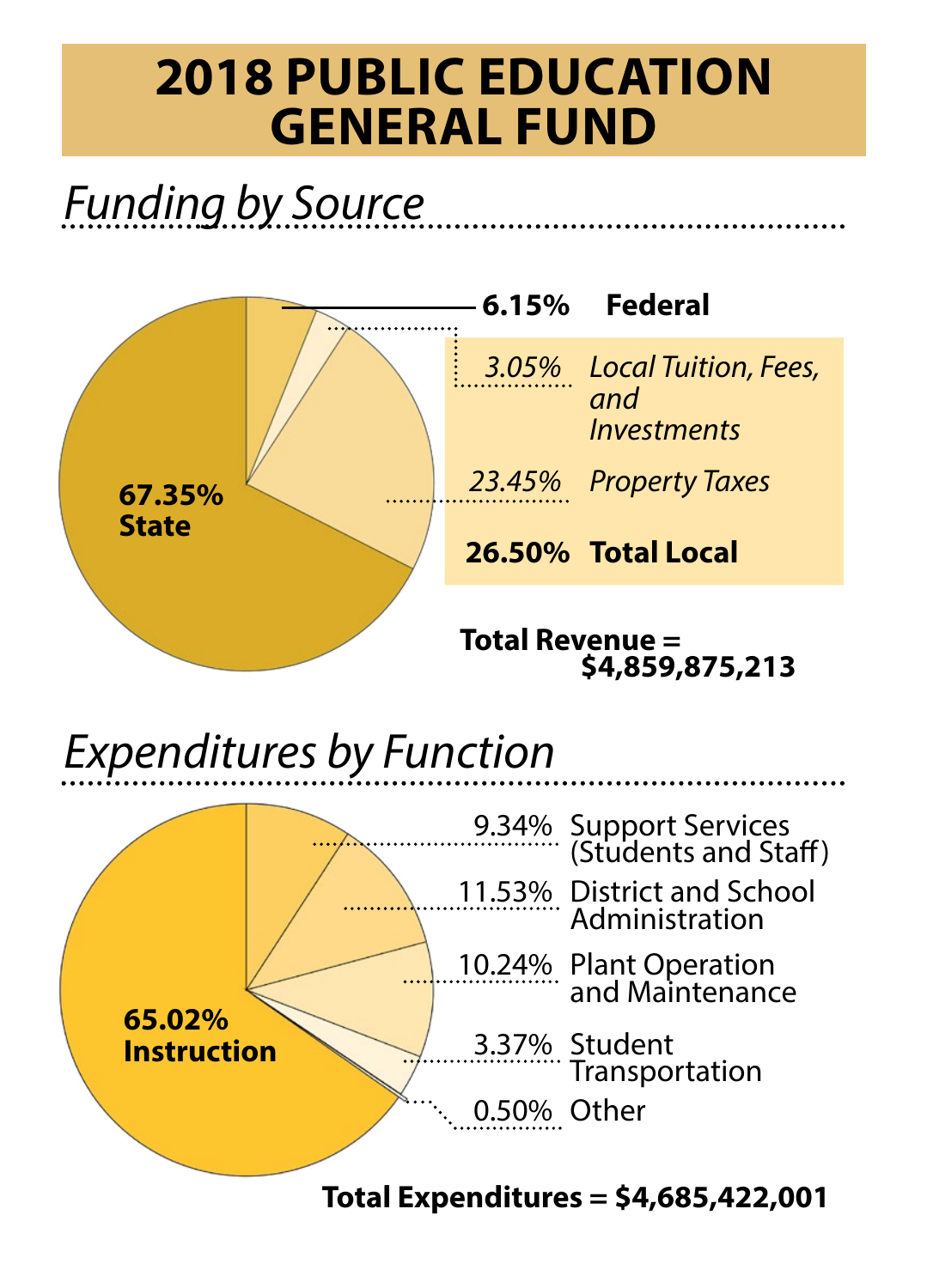## **2017 PUBLIC SCHOOL ENROLLMENT DEMOGRAPHICS**

|                        | <b>Demographic</b> | <b>Number</b> | <b>Percent</b> |
|------------------------|--------------------|---------------|----------------|
|                        | American Indian    | 6.753         | $1\%$          |
|                        | Asian              | 11,069        | 2%             |
| Black/African American |                    | 9.233         | 1%             |
|                        | Hispanic/Latino    | 114,033       | 17%            |
|                        | Multi race         | 18.787        | 3%             |
|                        | Pacific Islander   | 10,450        | 2%             |
|                        | White              | 489,584       | 74%            |
| Source: USBE           | <b>TOTAL</b>       | 659.909       | 100%           |

#### **PUBLIC SCHOOLS BY GRADE LEVEL, 2018–19**

| <b>Type of School</b>            | Number |
|----------------------------------|--------|
| Pre-K                            | 5      |
| Elementary Schools               | 603    |
| Middle/Junior High Schools       | 167    |
| <b>High Schools</b>              | 154    |
| $K-12$                           | 21     |
| <b>Alternative Schools</b>       | 29     |
| <b>Special Education Schools</b> | 59     |
| <b>Virtual Schools</b>           | 18     |
| <b>Vocational Schools</b>        | 65     |
| <b>TOTAL</b>                     | 1,121  |

*Total includes 130 charter schools*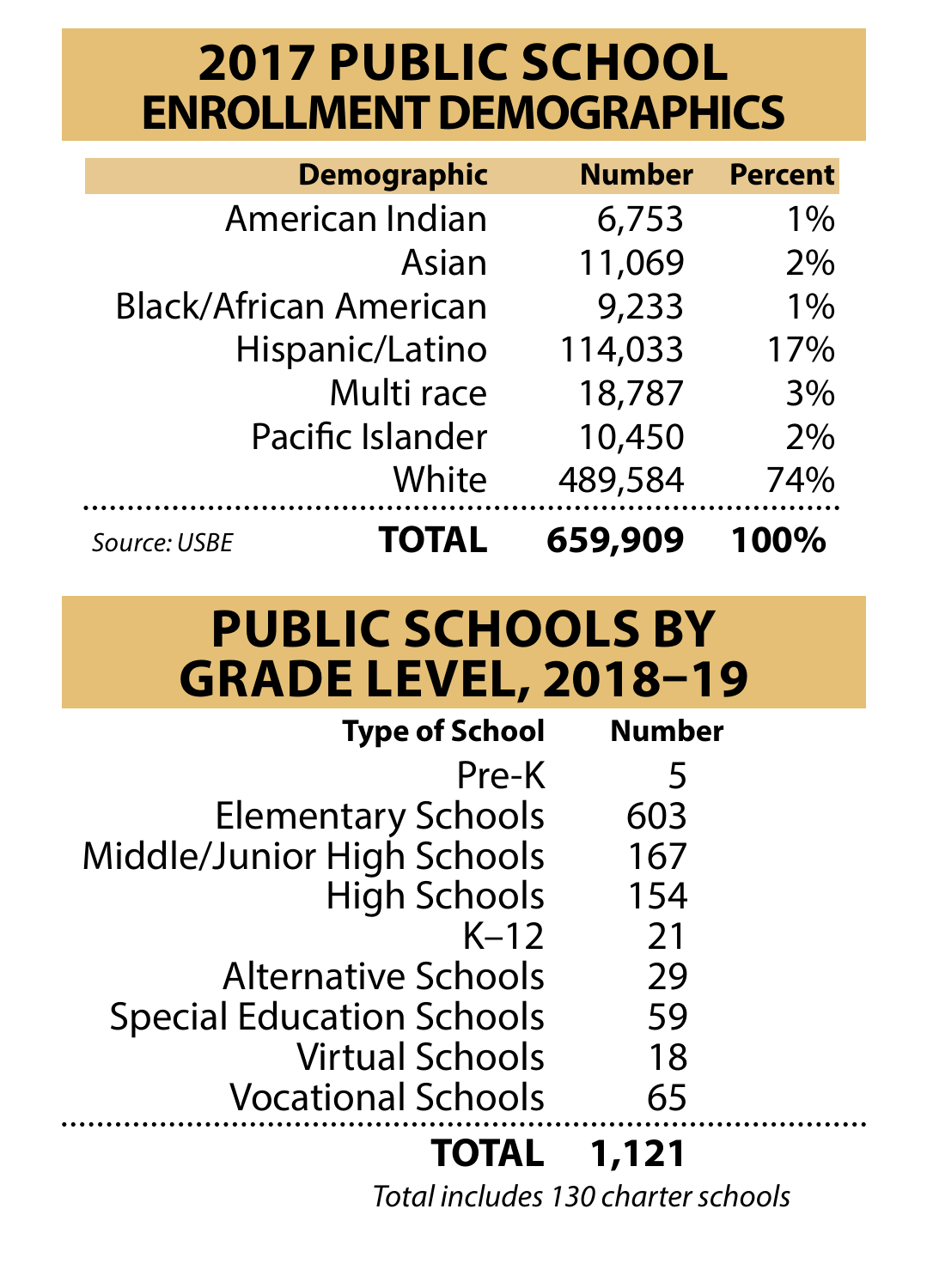## **2017–18 NUMBER OF LICENSED EDUCATORS**

| <b>Total FTEs</b>           | 35,819.484 |
|-----------------------------|------------|
| Administrators              | 1,950.840  |
| <b>District and School</b>  |            |
| <b>Educator Specialists</b> | 4.681.059  |
| Classroom Teachers          | 29,187.585 |

*Source: Utah State Board of Education*

|                                                                     | <b>ESTIMATED AVERAGE</b><br><b>TEACHER SALARY</b>                                         |  |                                                 |
|---------------------------------------------------------------------|-------------------------------------------------------------------------------------------|--|-------------------------------------------------|
| Utah                                                                | National Average* (2016-17) \$58,950<br>*Source: National Center for Education Statistics |  | $(2016 - 17)$ \$47.244                          |
|                                                                     | <b>PUPIL-TEACHER RATIO</b>                                                                |  |                                                 |
| Utah*<br>Utah**<br>Nation**                                         | (Fall 2018)<br>(Fall 2015)<br>(Fall 2015)                                                 |  | 21.7 students<br>22.0 students<br>16.2 students |
| *Source: USBE<br>**Source: National Center for Education Statistics |                                                                                           |  |                                                 |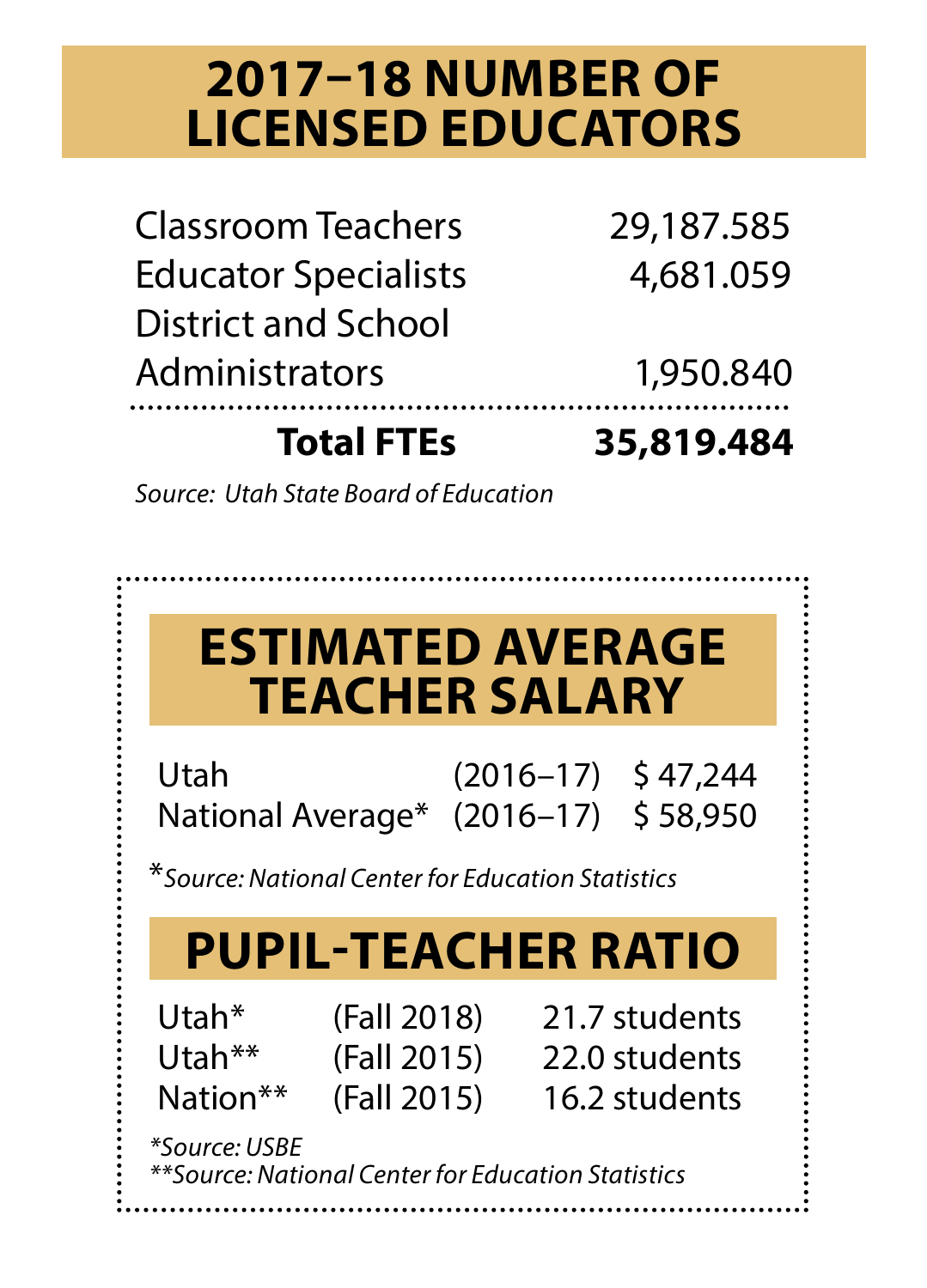## **PER PUPIL SPENDING IN PERSPECTIVE, 2015–16**

|                      | Nation   | Utah    | Rank |
|----------------------|----------|---------|------|
| Total                | \$11,841 | \$7,006 | 51   |
| Instruction          | \$7,211  | \$4,427 | 49   |
| <b>Pupil Support</b> | \$676    | \$259   | 51   |
| <b>Staff Support</b> | \$556    | \$282   | 49   |
| School Admin         | \$659    | \$450   | 49   |
| District Admin       | \$239    | \$72    | 51   |

Source: *National Center for Education Statistics*

# **GRADUATION RATES**

| <b>Student Group</b>           | 2017 | 2018 |
|--------------------------------|------|------|
| <b>All Students</b>            | 86%  | 87%  |
| African American/Black         | 73%  | 76%  |
| American Indian                | 74%  | 77%  |
| Asian                          | 89%  | 92%  |
| Hispanic/Latino                | 77%  | 78%  |
| Pacific Islander               | 86%  | 85%  |
| <b>White/Caucasian</b>         | 88%  | 89%  |
| Econ. Disadvantaged            | 77%  | 77%  |
| <b>English Learner</b>         | 67%  | 70%  |
| <b>Students w/Disabilities</b> | 69%  | 70%  |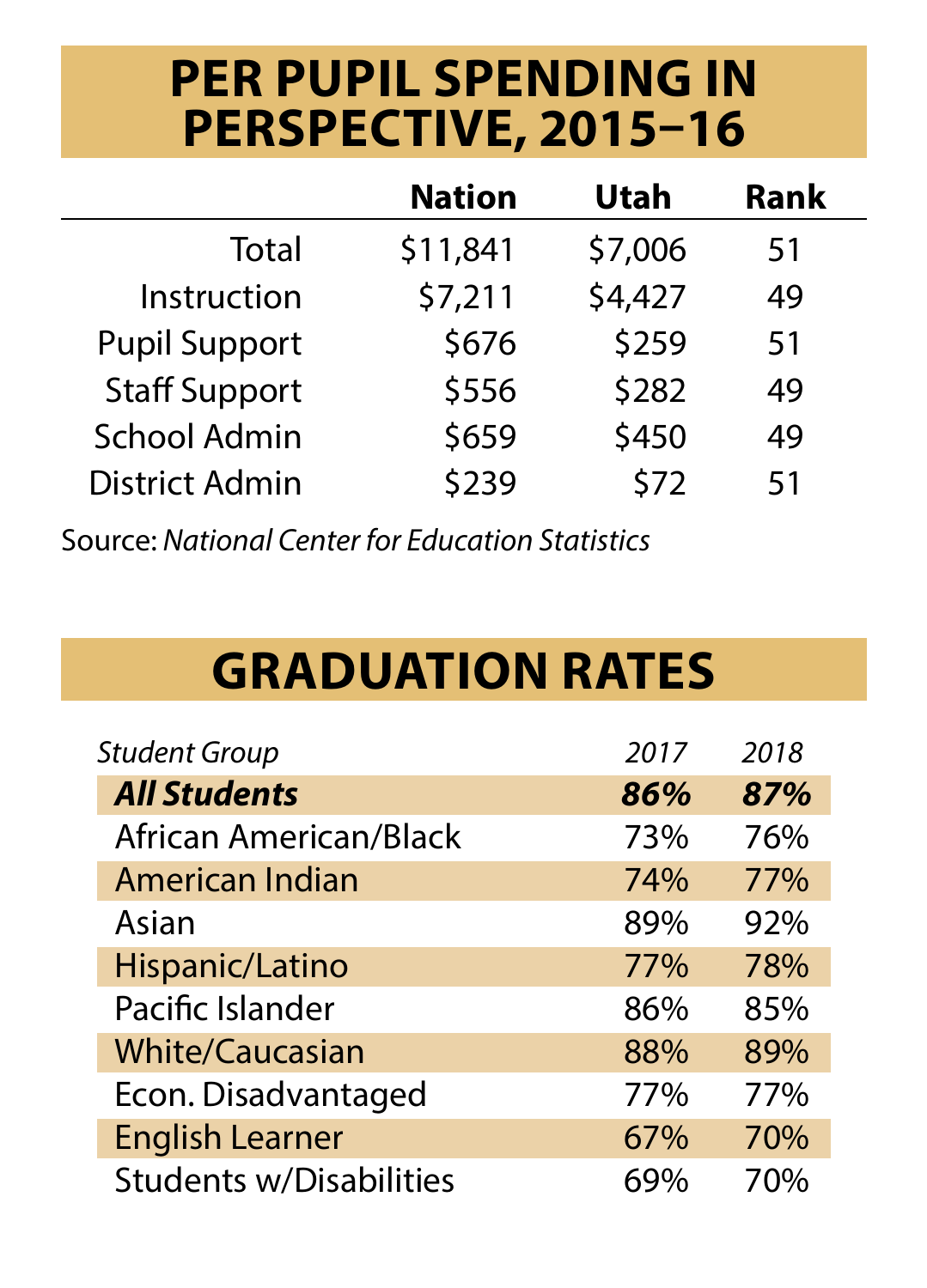#### **PUBLIC SCHOOL ENROLLMENT**

#### (October 2018 Enrollment = 659,909)

| Alpine<br>80,218<br>North Sanpete<br>North Summit<br>Beaver<br>1,527<br><b>Box Elder</b><br>11,770<br>Ogden City<br>11,553 | 2,471<br>1,044<br>4,780<br>273 |
|----------------------------------------------------------------------------------------------------------------------------|--------------------------------|
|                                                                                                                            |                                |
|                                                                                                                            |                                |
|                                                                                                                            |                                |
| Cache<br>Park City<br>18,270                                                                                               |                                |
| 34,135<br>Canyons<br>Piute                                                                                                 |                                |
| Carbon<br>16,165<br>3,484<br>Provo                                                                                         |                                |
| 178<br>Rich<br>Daggett                                                                                                     | 507                            |
| Salt Lake<br>Davis<br>72,263<br>22,401                                                                                     |                                |
| Duchesne<br>5,142<br>San Juan                                                                                              | 2,876                          |
| Sevier<br>2,181<br>Emery                                                                                                   | 4,538                          |
| Garfield<br>899<br>South Sanpete                                                                                           | 3,268                          |
| South Summit<br>Grand<br>1,520                                                                                             | 1,694                          |
| Granite<br>Tintic<br>64,281                                                                                                | 226                            |
| Tooele<br>Iron<br>9,395<br>16,903                                                                                          |                                |
| Jordan<br>54,865<br>Uintah                                                                                                 | 7,069                          |
| Juab<br>2,587<br>Wasatch                                                                                                   | 7,040                          |
| Kane<br>1,269<br>Washington<br>31,074                                                                                      |                                |
| Wayne<br>5,569<br>Logan City                                                                                               | 444                            |
| Millard<br>Weber<br>2,916<br>32,171                                                                                        |                                |
| 3,178<br>Morgan                                                                                                            |                                |
| Murray<br>6,264<br>Charter                                                                                                 |                                |
| Nebo<br>33,117<br>Schools<br>78,384                                                                                        |                                |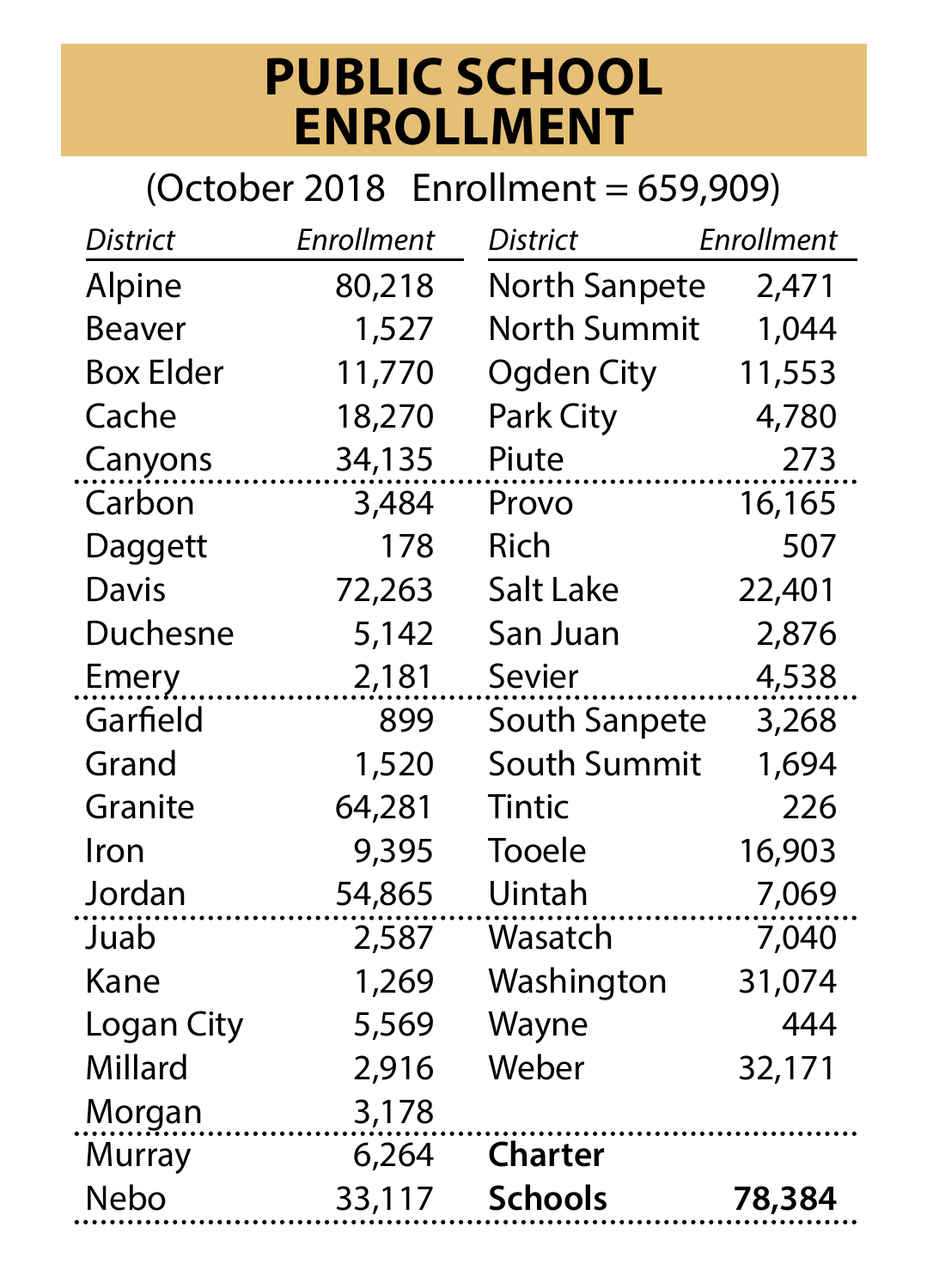# **ADVANCED PLACEMENT**

| Year | <b>Schools</b><br><b>Offering</b><br>AP | <b>Number</b><br>of<br><b>Students</b> | <b>Number</b><br>of Tests | % Tests<br><b>Earning</b><br><b>College</b><br>Credit |
|------|-----------------------------------------|----------------------------------------|---------------------------|-------------------------------------------------------|
| 2015 | 196                                     | 25,035                                 | 39,247                    | 66.98%                                                |
| 2016 | 200                                     | 26,573                                 | 41,274                    | 66.16%                                                |
| 2017 | 197                                     | 27,862                                 | 43,318                    | 66.98%                                                |
| 2018 | 197                                     | 28,304                                 | 43,569                    | 68.35%                                                |

Source: *The College Board*

# **CONCURRENT ENROLLMENT**

#### Participation in Concurrent Enrollment

|                                  | $2016 - 17$ | $2017 - 18$ |
|----------------------------------|-------------|-------------|
| Students                         | 32,849      | 36,335      |
| <b>Credit Hours</b><br>Attempted | 244,412     | 281,189     |
| Credit Hours Farned              | 233,626     | 268,357     |

Source: *Utah System of Higher Education (USHE)*